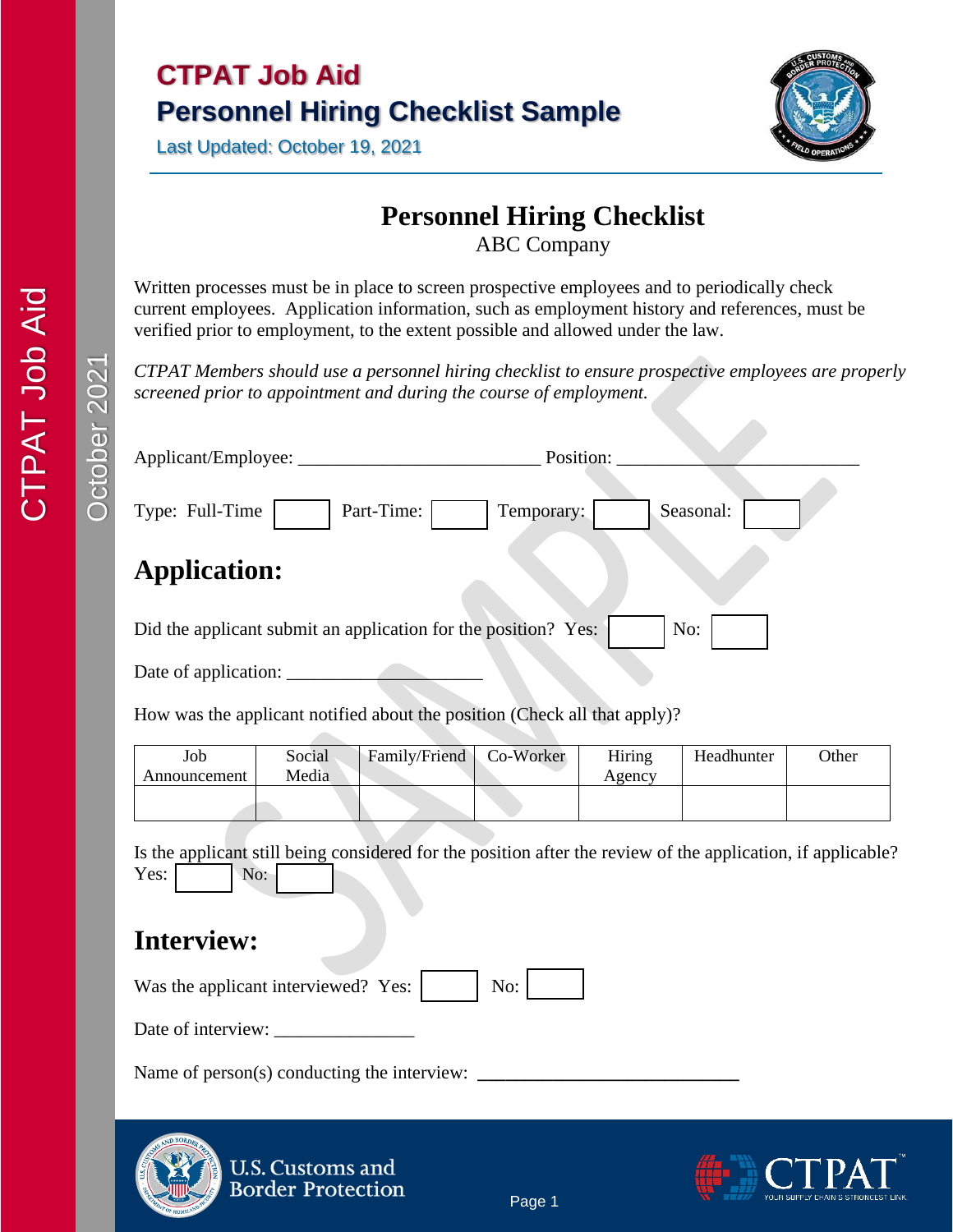# **CTPAT Job Aid Personnel Hiring Checklist Sample**



Last Updated: October 19, 2021

| Interviewer<br>Date of Third<br>Date of<br>Interviewer<br>Date of Fourth<br>Interviewer<br>Interview<br>Second<br>Interview<br>Interview<br>No:<br>No:<br><b>Reference Check:</b><br>No:<br>Date of<br>Completed by<br>Reference<br>Relationship<br>Negative<br>Results<br>Check<br>(Y/N)<br><b>Prior Employment:</b><br>No:<br>Date of<br>Completed by<br>Employer<br><b>Information Received</b><br>Negative |     |
|----------------------------------------------------------------------------------------------------------------------------------------------------------------------------------------------------------------------------------------------------------------------------------------------------------------------------------------------------------------------------------------------------------------|-----|
| Did the applicant pass the interview process? Yes:<br>Is the applicant still being considered for the position after the interview $(s)$ ? Yes:<br><b>Background Check:</b>                                                                                                                                                                                                                                    |     |
|                                                                                                                                                                                                                                                                                                                                                                                                                |     |
|                                                                                                                                                                                                                                                                                                                                                                                                                |     |
|                                                                                                                                                                                                                                                                                                                                                                                                                | No: |
| Was a background check performed on the applicant? Yes:                                                                                                                                                                                                                                                                                                                                                        |     |
| If so, please indicate the type of background check $(s)$ :<br>Was a reference check conducted on the applicant? Yes:                                                                                                                                                                                                                                                                                          |     |
|                                                                                                                                                                                                                                                                                                                                                                                                                |     |
|                                                                                                                                                                                                                                                                                                                                                                                                                |     |
|                                                                                                                                                                                                                                                                                                                                                                                                                |     |
|                                                                                                                                                                                                                                                                                                                                                                                                                |     |
|                                                                                                                                                                                                                                                                                                                                                                                                                |     |
|                                                                                                                                                                                                                                                                                                                                                                                                                |     |
| Were prior employers contacted? Yes:                                                                                                                                                                                                                                                                                                                                                                           |     |
|                                                                                                                                                                                                                                                                                                                                                                                                                |     |
|                                                                                                                                                                                                                                                                                                                                                                                                                |     |
|                                                                                                                                                                                                                                                                                                                                                                                                                |     |
|                                                                                                                                                                                                                                                                                                                                                                                                                |     |
| Check<br>Results<br>by<br>(Y/N)                                                                                                                                                                                                                                                                                                                                                                                |     |





CTPAT Job Aid

CTPAT Job Aid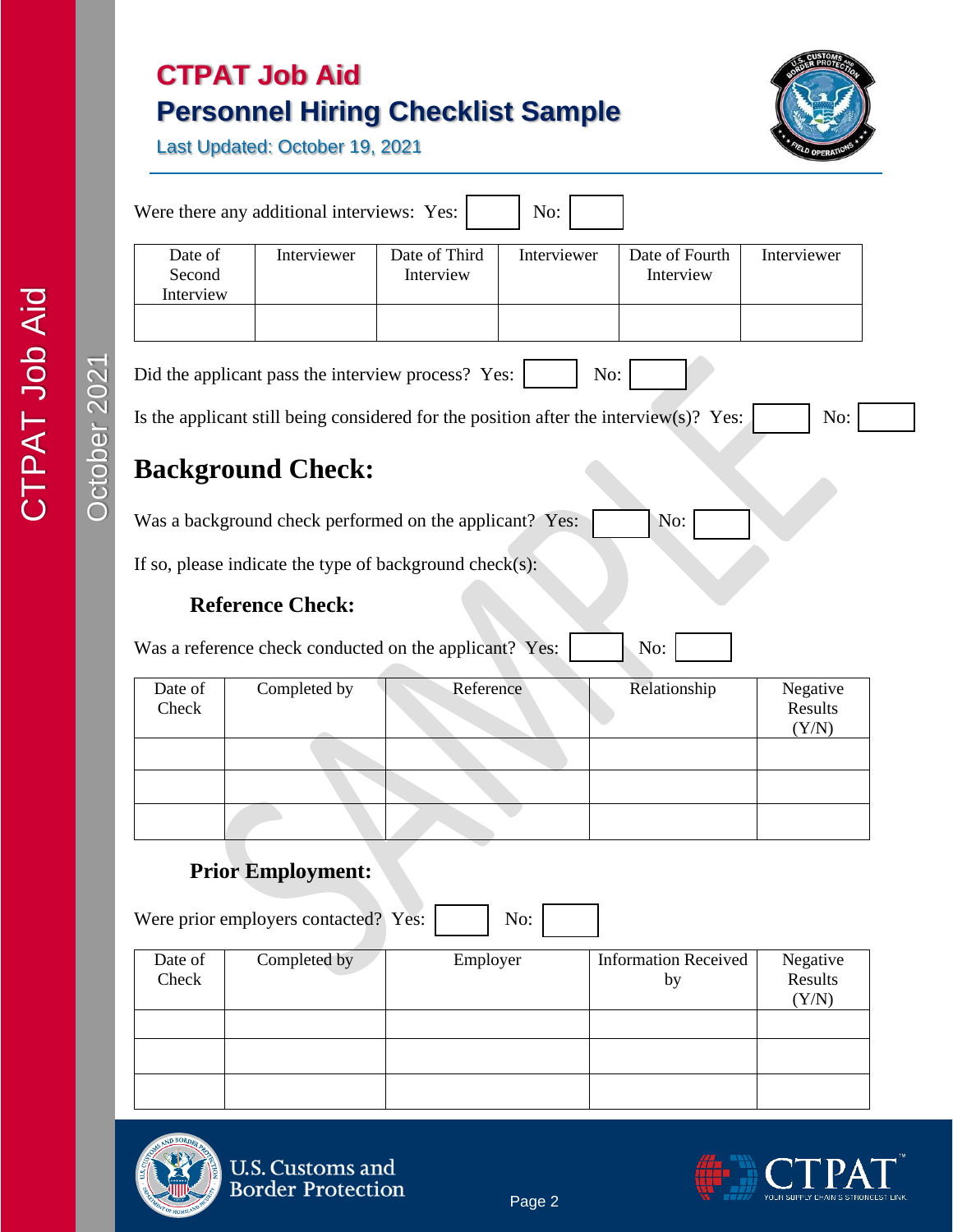# **CTPAT Job Aid Personnel Hiring Checklist Sample**

Last Updated: October 19, 2021



### **Criminal History Check:**

| Are criminal history checks permitted as per local statutes? Yes: |  | $\mathrm{No:}$ |  |  |
|-------------------------------------------------------------------|--|----------------|--|--|
|-------------------------------------------------------------------|--|----------------|--|--|

Was a criminal history check performed? Yes:  $\boxed{\phantom{1}}$  No:

| Date of<br>Check | Completed by | <b>Agency Contacted</b> | <b>Information Received</b><br>by | Negative<br>Results |
|------------------|--------------|-------------------------|-----------------------------------|---------------------|
|                  |              |                         |                                   | (Y/N)               |
|                  |              |                         |                                   |                     |
|                  |              |                         |                                   |                     |
|                  |              |                         |                                   |                     |

### **Drug Test/Alcohol Check:**

| Was a drug/alcohol test performed?<br>No:<br>Yes:                        |
|--------------------------------------------------------------------------|
| If so, did they pass the test? Yes:<br>No:                               |
| <b>Financial Check:</b>                                                  |
| Was a financial check conducted?<br>No:<br>Yes:                          |
| No:<br>If so, did they pass the check? Yes:                              |
| <b>Driver Abstract:</b>                                                  |
| Was a driver abstract conducted? Yes:<br>No:                             |
| If so, did they pass the check? Yes:<br>No:                              |
| Other:                                                                   |
| Were any other background checks performed on the applicant? Yes:<br>No: |
| If so, please describe:                                                  |



U.S. Customs and<br>Border Protection

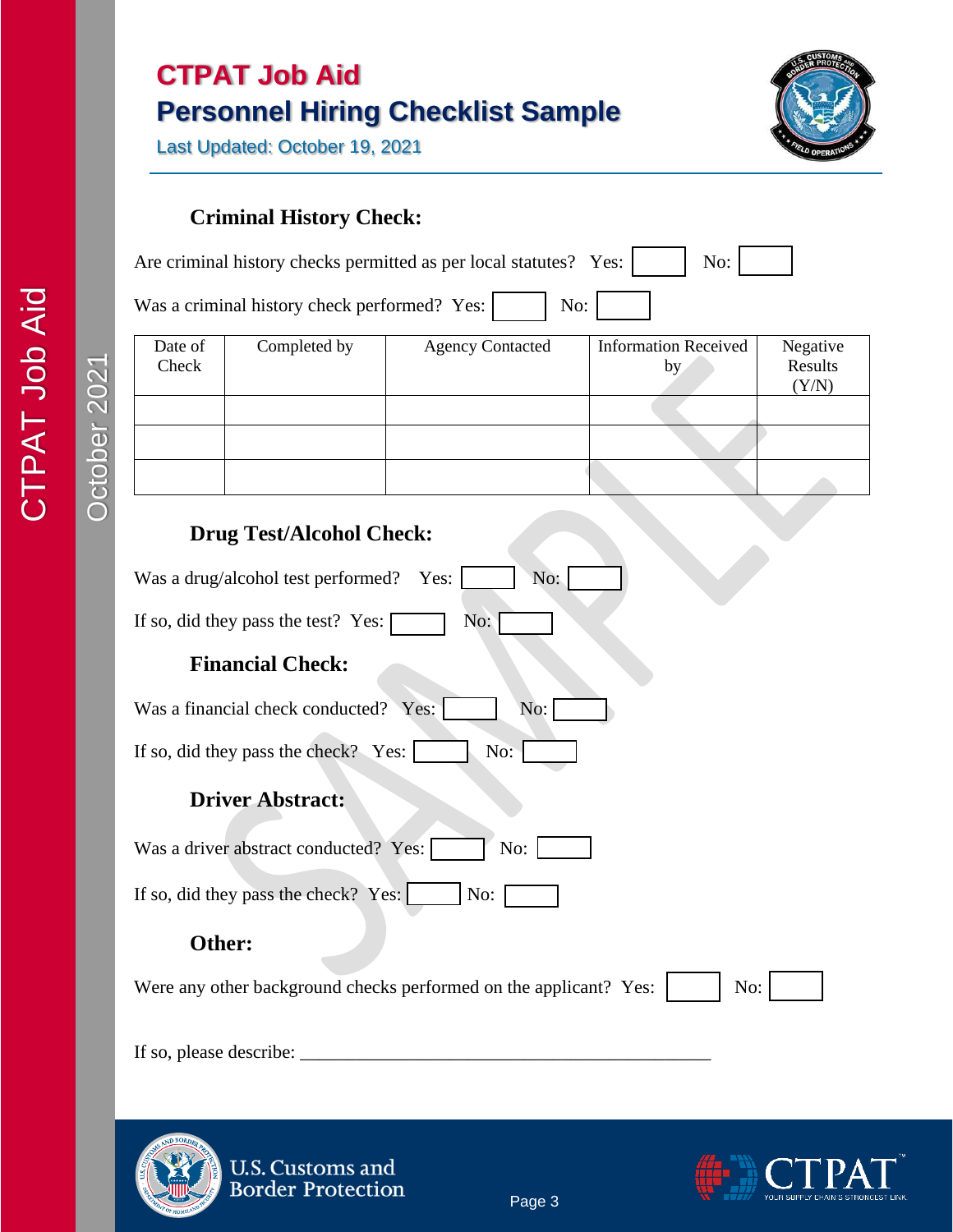| <b>CTPAT Job Aid</b>                     |  |
|------------------------------------------|--|
| <b>Personnel Hiring Checklist Sample</b> |  |



Last Updated: October 19, 2021

#### **Documentation:**

| Was documentation verified during the hiring process? Yes:<br>No:                                                                                                                                                                                         |
|-----------------------------------------------------------------------------------------------------------------------------------------------------------------------------------------------------------------------------------------------------------|
| If so, please indicate the documentation verified:                                                                                                                                                                                                        |
| Government Issued Photo ID:<br>Passport:<br>Social Security Card: _____<br>Driver's License:<br>$I-9$ Form: $\_\_$<br>School Transcripts:<br>Training Certificates: _______<br>Other (Please Describe): _                                                 |
| Did the applicant pass the background check? Yes:<br>No:                                                                                                                                                                                                  |
| <b>Decision of Employment:</b>                                                                                                                                                                                                                            |
| Was the applicant offered a position? Yes:<br>No:                                                                                                                                                                                                         |
| No:<br>Did the applicant accept the position? Yes:                                                                                                                                                                                                        |
| If hired, please continue below.                                                                                                                                                                                                                          |
| <b>Employment Screening:</b>                                                                                                                                                                                                                              |
| Is an employee folder kept with copies of pertinent documentation? Yes:<br>No:                                                                                                                                                                            |
| If so, please indicate the documentation kept:<br>Government Issued Photo ID:<br>Passport: ______<br>Social Security Card:<br>Driver's License:<br>$I-9$ Form: $\_\_$<br>School Transcripts:<br>Training Certificates: ______<br>Training Records: ______ |



U.S. Customs and<br>Border Protection



Other (Please Describe): \_\_\_\_\_\_\_\_\_\_\_\_\_\_\_\_\_\_\_\_\_\_\_\_\_\_\_\_\_\_\_\_\_\_\_\_\_\_\_\_\_\_\_\_\_\_\_\_\_